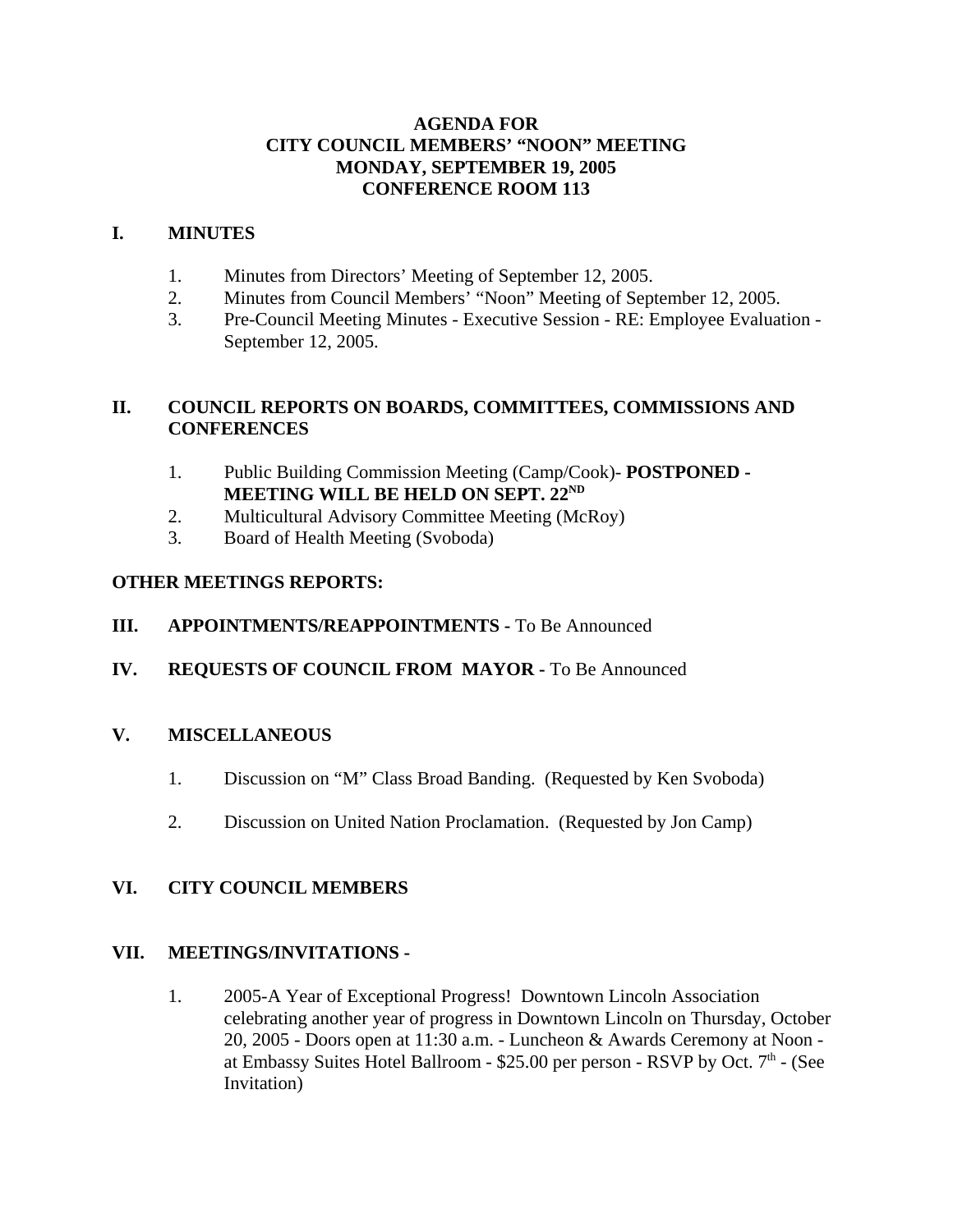- 2. You & a Guest are invited to the HDR Nebraska vs. Iowa State Pre-Game Hospitality Suite at Embassy Suites on Saturday, October 1, 2005 from 9:00 a.m. to Noon - RSVP to Gladys Doerr by Sept. 23rd to 399-4909 or by e-mail - (See Invitation)
- 3. E-Mail Invitation Lake Street ActivAge Senior Center Annual Picnic or Wednesday, September 28, 2005 from 5:30 p.m. to 6:30 p.m. - at St. James United Methodist Church, 2400 S.  $11<sup>th</sup>$  Street - RSVP to Donna Barrett (Aging) to 441-6157 or by e-mail -(See Invitation)
- 4. E-Mail Invitation Hawley Area Association Annual Meeting on Tuesday, September 20, 2005 at 7:00 p.m.  $-$  545 N. 25<sup>th</sup> Street - (See Invitation)
- 5. CenterPointe, Inc. Annual Meeting & Luncheon on Wednesday, October 5, 2005 - Doors open at 11:00 a.m. - Program from 11:30 a.m. to 1:00 p.m. - At Embassy Suites Hotel - \$25 per person - Please RSVP - (See Invitation)
- 6. Invited to join E&A for a Husker Football Tailgate-Huskers take on Pittsburgh Saturday, September 17, 2005 at Noon (kickoff at 2:30 p.m.) - (See Invitation)
- 7. NAACP Freedom Fund Banquet 2005-(Theme) "Remembering The Legacy By Making A Difference" on Saturday, November 5, 2005 - Social 6:30 p.m. - Program 7:00 p.m. at Marroitt Cornhusker Hotel - Tickets \$35.00 - RSVP by Oct.  $21<sup>st</sup>$  - (See Invitation)

## **VIII. ADJOURNMENT**

ca091905/tjg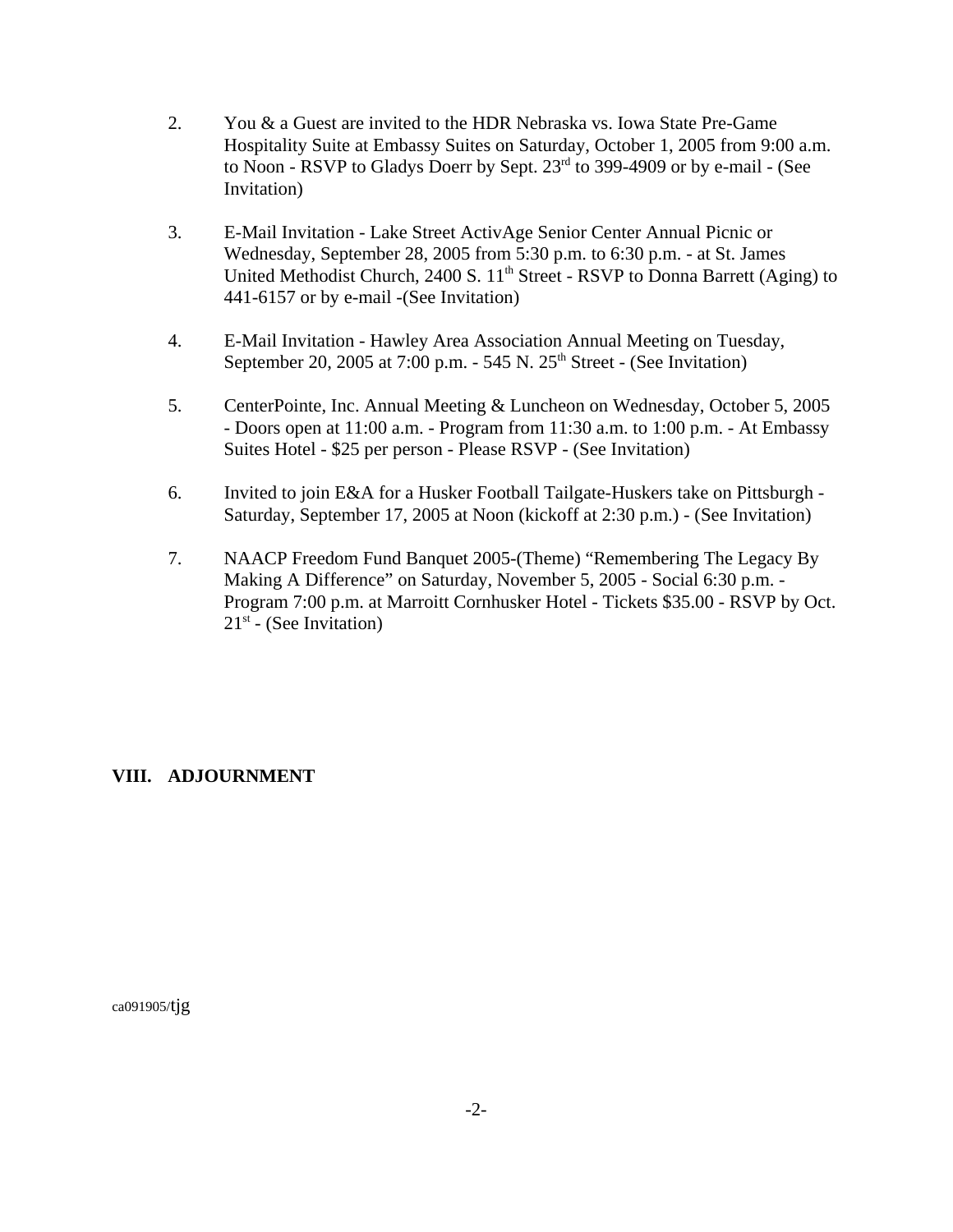## **MINUTES CITY COUNTY MEMBERS' "NOON" MEETING MONDAY, SEPTEMBER 19, 2005 COUNTY-CITY BUILDING, ROOM 113**

**Council Members Present**: Ken Svoboda, Chair; Patte Newman, Vice-Chair; Jon Camp, Jonathan Cook, Robin Eschliman, Dan Marvin

#### **Council Members Absent**: Annette McRoy

**Others Present**: Dana Roper, City Attorney; Mark Bowen, Mayor's Office; Rick Hoppe, Mayor's Office; Don Taute, Personnel Director; Roger Figard, City Engineer; Deena Winter, Lincoln Journal Star; Ann Harrell,(Late) Mayor's Office; Mike Cronemeyer, Channel 10/11News; Mike Bohrer, Lincoln Chamber of Commerce; Coby Mach, LIBA; and Joan Ray, City Council Staff

#### **I. MINUTES**

- 1. Minutes from Council Noon Meeting of September 12, 2005.
- 2. Minutes from Director's Meeting of September 12, 2005.
- 3. Pre-Council Meeting Minutes Executive Session: Employee Evaluation of September 12, 2005.

 Chairman Ken Svoboda, by acclamation, approved the minutes as presented as there were no objections voiced.

## **II. COUNCIL REPORTS ON BOARDS, COMMITTEES, COMMISSIONS AND CONFERENCES**

## **1. PUBLIC BUILDING COMMISSION (Camp/Cook).**

Postponed. Meeting will be held on September 22, 2005. No Report.

## **2. MULTI CULTURAL ADVISORY COMMITTEE (McRoy).**

No report.

Hoppe attended and discussed Hate and Crime Task Force in progress.

#### **3. BOARD OF HEALTH (Svoboda)**

 Svoboda reported recommendations for acceptance of ADM, Title V, money of \$61,000. A long discussion ensued regarding the kennel portion of the "cat ordinance". Looking at possibly separating dogs and cats. A pilot program of \$3,000 in the 48th and Leighton area will be used to do a "TNR"- Trap, Neuter or Alter, and Release as long as the money is available. Potential liability such as picking up a cat which is not a stray. The Cat House will be doing this, and are prepared should they be asked to submit a proposal to go city wide with it. Our kennel contract will be coming up next spring, or early summer. Svoboda stated approximately 25 to 30 cats in the area are identified as feral cats. They will trap them, alter them, nip their ears as identification, or possibly microchip them and released them to the same area. Civic leaders, and volunteers throughout areas were praising this program of trap, neuter, and release. We'll try it in Lincoln, at least on a pilot program, and move forward from there.

#### **4. OTHER MEETING REPORTS** None

## **III. APPOINTMENTS AND REAPPOINTMENTS**

 Hoppe stated for September and October we'll look at the Community Forestry Advisory Board, which has an appointment and reappointment. Water Conservation Task Force had a couple who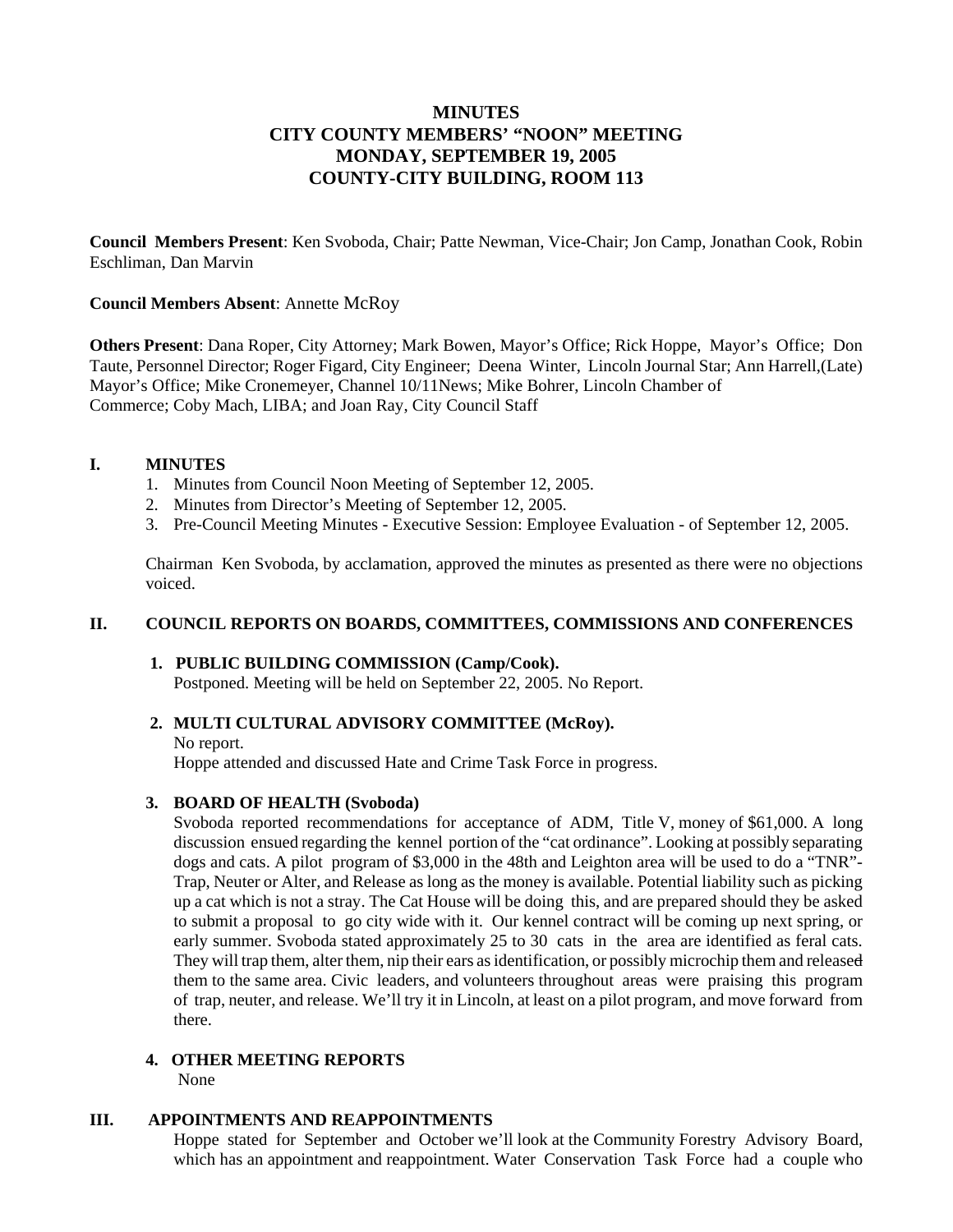were appointed by executive order. Letitia Meza-Casarin has public hearing today for the Women's Commission and going to ask for appointment of Roger Massey to the Housing Authority Board. A number of the technical boards go through the second page. We're working to get more action from the Pedestrian Bicycle Advisory Community and in the process of talking about reappointment in the Multicultural Committee. Annette McRoy's name is listed. Working with Urban Development as they try to reform and work out changes in the Community Development Task Force, where appointments are on hold. Have StarTran Advisory and need replacements in the Charter Revision Commission.

 Newman asked about the Community Development Task Force and questioned why appointments all coming up at the same time,. How large? Hoppe responded the committee is comprised of fourteen to fifteen, and he believes came in groups of thirds. Unfortunately all came up together in terms of eligibility for reappointment. Newman asked if this could be changed. Hoppe answered this is part of the question Urban Development is answering now. Some parts include: Our size working for us? We need to be smaller? Need to stagger terms differently? Are we doing work that lends something to the whole process? Hoppe continued saying, they were also having a little trouble maintaining forum and started the discussion.

McRoy added after she read minutes of the last two meetings, felt like they were just not having connection. Harrell said they've been asked to look at how they might restructure if they were to change, what their recommendations would be. So, they are now working on possibly restructuring.

Newman asked how large is the Charter Revision is, Hoppe replied it is smaller and noted they meet fairly frequently. We have names which need to be replaced. Svoboda asked if there's about nine to a dozen members? Taute responded he thought nine.

#### **IV. REQUESTS OF COUNCIL FROM MAYOR**

 Bowen talked about the Hall of Justice's water damage dealing with insurance. The insurance is divided differently in the Hall of Justice. City carries the insurance for the structure, and for personal --- in the city departments. The County has separate policy for their own, personal departments. The City and the County both own the building itself. A discussion last week was of who owns the building. Apparently Killeen and Roper discovered it's actually jointly owned. Cook added generally a building like this would be built as a joint building.

 Bowen talked to the Omaha Council regarding the meeting on the 28th. Suggesting a 2:00 o'clock start time. He asked if a tour of the complex is wanted since last time Omaha gave us a tour of their facilities. If we met somewhere else, then came back for a tour we would lose people. So, suggestion would be if you want to hold a tour probably need to do in this building. But it's Council's choice.

 Question asked of what the tour would consist of. Bowen responded the Chamber. Didn't know about the operations next door. Omaha did show their operations, their emergency network facility, but ours is torn up at the moment. Want to tour the cleanup? Their jail is a separate operation. But, a tour was mentioned so if you want to do a tour believe we should stay around this complex, just for media and staff. Bowen continued saying they want to be on the road by five. As far as topics the Mission, Infrastructure, Legislation, Police and Fire pensions. The only thing we're going to add is agreements on joint recipe recovery and disaster operations.

 Svoboda asked on how it relates to their individuals working with our USAR team. Bowen answered they weren't specific, but guessed it also may be how they do it and how we do it. Svoboda stated he understands Bowen will be lining up the necessary individuals who have expertise in these issues to be available? Bowen answered that would be next, these are the five topics covered in the time frame. Didn't think they would have people available to talk about infrastructure. Krout, with the planning department, wasn't aware of the meeting. They have schedules, but could change if the Council wants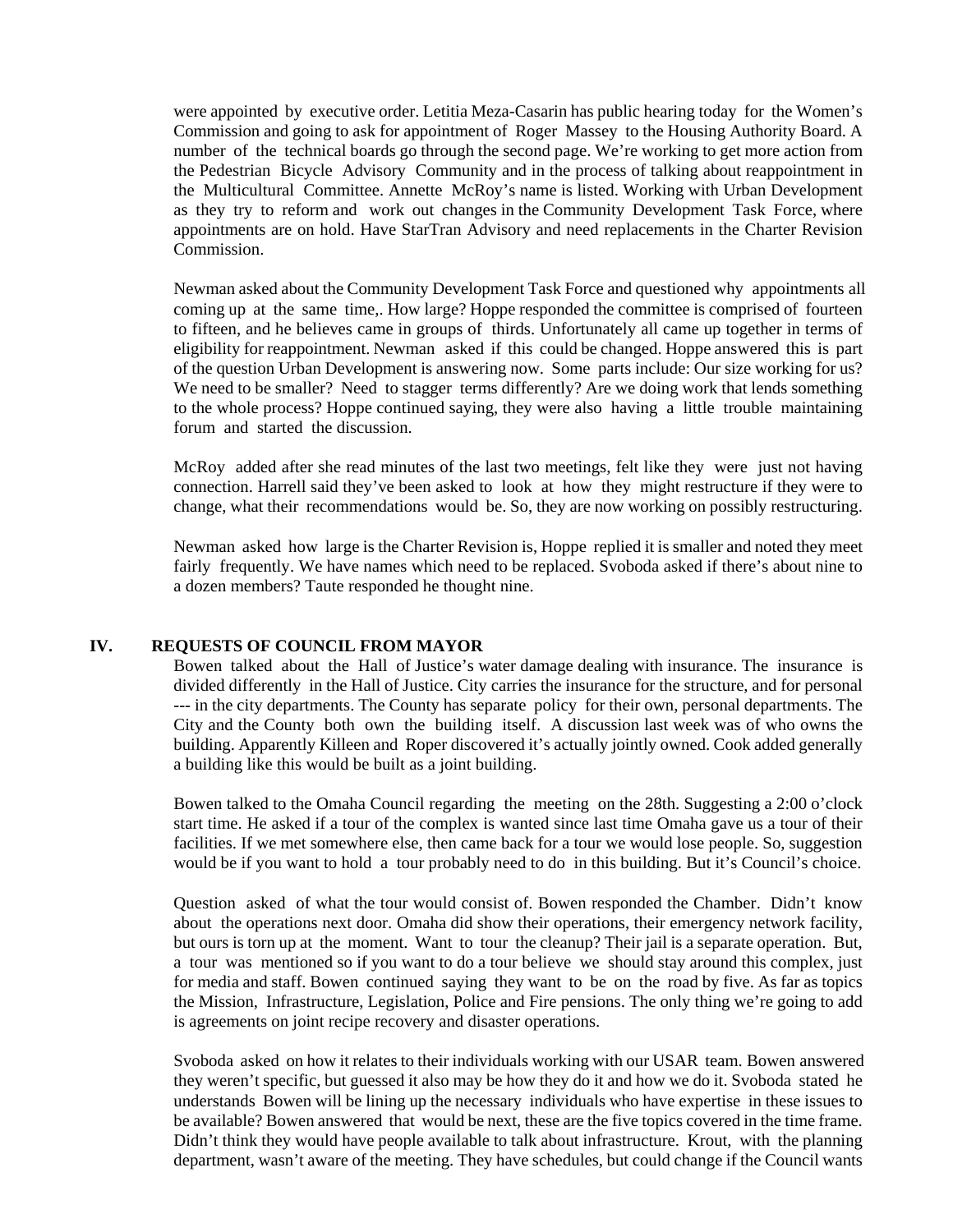them to come down. Bowen continued, saying with joint recovery, doesn't think they're going to bring in department heads, probably just Council members. So, more of a Council to Council discussion. Svoboda asked about having Chief Huff to which Bowen answered the Chief would be back.

 Camp said they have USAR team members on the Lincoln USAR team. Call it Team One. But believes, from what Jack described, and because we've had a number of disaster operations that have occurred here, they're more interested in knowing the issues and how to deal with them.

 Cook asked when having discussions would it be possibly in this room? Bowen answered it could be in this room, or the Mayor's conference room, or one of the police training rooms. Svoboda asked if there's been a request to televise this? Bowen replied no and Svoboda asked if there was a need to televise it? Bowen said we've never done one before, but it could be done. If Council wants to televise it will have to be addressed.

 Svoboda asked Council for preferences. It was agreed to meet in room 113 with no taping or televising as a collaborative work session between two Councils. Bowen said he's looked at the Commission and the Omaha Director is coming. Bring anybody in particular? Svoboda stated they could bring anyone they want. As long as we have personnel available for questions that would be fine.

Bowen said he and Svoboda were commuting this weekend to Kearney. Svoboda said he's going up Wednesday, Thursday and part of Friday. And will be returning each night due to appointments.

## **V. MISCELLANEOUS ITEMS**

## **1. "M" Class Broad Banding (Requested by Svoboda and several Council members)**

Svoboda stated there are obviously a number of different options the Council has, one of which is the investigatory authority to look into records, and even hiring special prosecutors, should we want to. He suggested that with all the questions Council has had of the personnel director would they like an executive session scheduled.

 Cook asked for the status of the committee which is looking into the Broad Banding? McRoy answered they met, and surveys went out to the cities and the deadline is set. Looking at the University system, and research areas. Met in Bill Harding's office at the University with others, such as Georgia Glass, Don Taute and McRoy. Don't have a meeting scheduled, but the next thing is to evaluate the survey information as it comes back.

Newman asked if, at this time, any part is going to be an investigation into what happened? McRoy answered the charge now is to look into the pay system and personnel records. Will determine the best way to go, the number of employees categorized, that type of information.

Camp asked if we have an update of what has happened? Has there been any disciplinary action or is that a question for Taute?

 Svoboda stated he hoped to accomplish this in the executive session. Since it's a personnel matter we have the ability to ask questions, get answers, and if we feel there was a direction which the Council wanted to suggest or recommend, then we'd have some ability to do so. The option would be to either have an executive session next week, prior to our evening meeting, or hold it off until October 3rd. Super Commons meeting was scheduled forOctober3rd but was cancelled, and don't remember what the precouncil schedule is for October 3rd.

Marvin asked if Annette's group will have some information back by the 29<sup>th</sup>? McRoy didn't know. Taute and Glass were going to make phone calls, encourage information to be returned before the deadline. Svoboda asked if Council can talk specific structure of broad banding in executive session, since it's more of a general topic. Roper agreed. Svoboda stated it would be a topic we would have in the open as it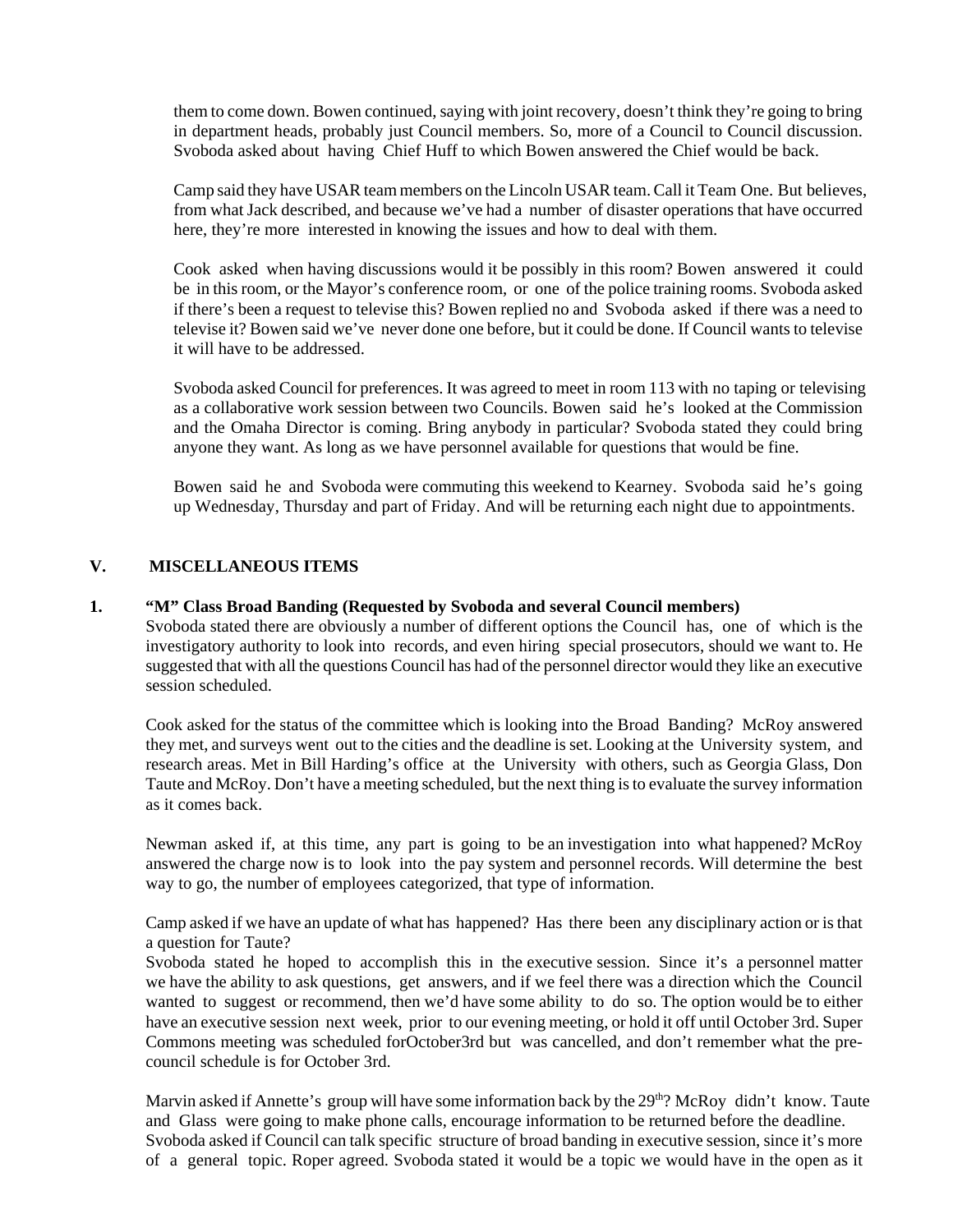relates to the study and what the community is doing. There are two different issues. The executive session would be primarily asking questions of staff as to what went wrong and what disciplinary action, if anything, has been taken.

Eschliman suggested that we definitely need an executive session, for the specific purpose of determining how this happened, how to prevent it from happening again. Would like to know if this would be only with Taute or with the employee in question? She would like to have the employee in question come before us and tell his/her side of the story. Svoboda asked if that was the suggestion of the Council. Mr. Taute would direct the individual involved in this issue to come before us as well. Meeting was set for four  $\sigma$ 'clock next Monday, the 26<sup>th</sup>.

## **2. Discussion on the United Nations Proclamation. (Requested by Jon Camp)**

 Camp said he's been a State United Nations Day representative for six years. United Nations Day is Monday, October 24th, which is United Nations Day. The United Nations Association for Nebraska is bringing in a speaker and wondering, in order to get awareness, would it be appropriate to have a volunteer fifteen minutes before our session on the 10th of October attend. The Mayor typically does a proclamation for United Nations Day, but does it two weeks early. At one point was going to request doing it as a first segment of our program, but didn't know if appropriate. Might not want to open door to all types of organizations and different items. Want to have our proclamation, or our day, for the City Council, and possibly have a voluntary reading of the proclamations. The Mayor would do it anyway, in the chambers. On a voluntary basis if anyone would like to attend.

Svoboda asked if there were any questions? Camp suggested a 15 minute time frame and stated the United Nations Association people would attend. Eschliman asked where do we draw the line between this and others not related to city issues? Camp answered it wouldn't be part of meeting. Proposing using the chambers but last year had it up in the Mayor's office. Also would have student groups go through. Want the City Council to be comfortable, and could do in the hallway upstairs.

Svoboda asked if there is an issue doing a proclamation signing, prior to the council meeting in the chambers? Roper said it could be done but the same old issue, what's City business? Not City business? Setting what kind of precedent? Marvin stated he didn't have a problem with the proclamation dealing with the United Nations, other then it wouldn't become publicized, into a much more controversial issue.

 Svoboda asked if any Council member could request a proclamation be signed in the Council chambers on any topic? Roper replied they could make request but has to be a Council action with four Council members agreeing. Have to comply with the Public Building Commission on use of Council chambers. On your own use the front steps, but when you use the city infrastructure, it's a different deal.

Cook asked for clarification of chamber rules. Knows Council members have held press conferences on their own, in an empty chamber, which wasn't agreed to by four Council members. Roper answered the situation probably not comply with the rule and done in violation of the use of the chambers. Svoboda said at the time he asked for a press conference it was city business, on a city contract. Cook asked if one Council member decides it's a city topic and wants to pontificate, that gives them the right to speak in the chambers? Roper will check with Public Building Commission rules. Believes it's suppose to be for city or county business. The Mayor holds a press conference very Friday, presumably all city business.

 Camp stated traditionally the Mayor does a proclamation on the United Nations. Svoboda questioned Roper wanting to know if he was suggesting a vote on whether this would be done in the Council chambers, prior to the date? Roper asked if all were taking an official group action, or acting as individuals? Cook asked if the Mayor could say she would like to come down and say a few words about the United Nations at a particular time. Roper responded yes, maybe that's the solution.

Bowen didn't know the status of the proclamation but believes the Mayor can say we're going to speak in the Council chambers prior to the meeting. Svoboda suggested working with the Mayor's staff. Camp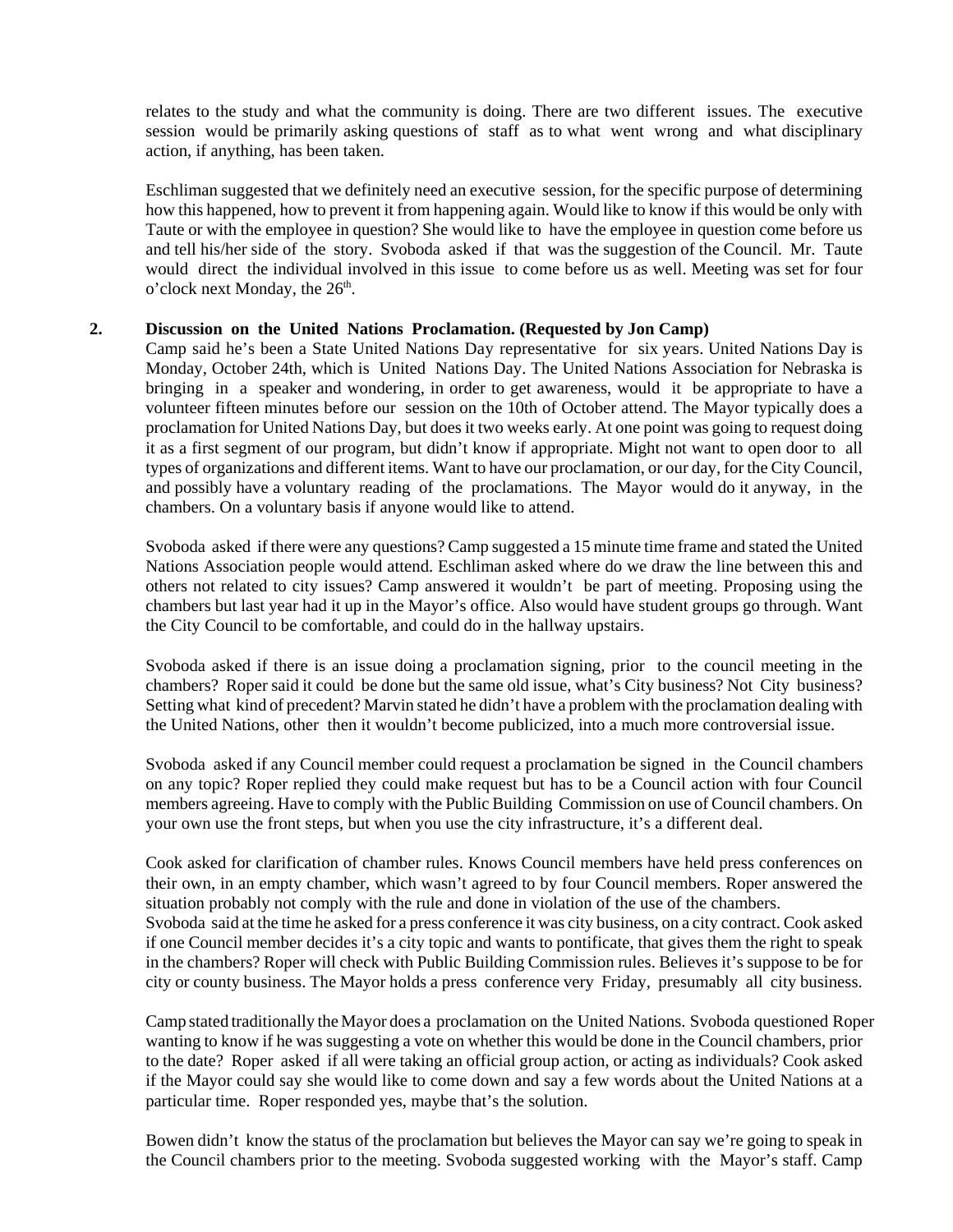voiced there wouldn't be a problem with last years location. McRoy stated she understands what's to be accomplished, as long at it would be voluntary attendance. Svoboda thinks the best way would be if the Mayor requested the proclamation be done in Council chambers.

### **VI. COUNCIL MEMBERS**

**ANNETTE MCROY**: No reports.

**DAN MARVIN**: No reports.

 **PATTE NEWMAN**: No reports.

**ROBIN ESCHLIMAN:** Went to Seattle and brought back newspaper articles to share regarding public financing, transportation and other issues. .

#### **JON CAMP**: No reports

**JONATHAN** COOK: On the question of directors would like to have a better idea of where we stand before the meeting. Don't particularly want the voting session to turn into a giant public hearing about what we can, or can't do, legally.

Svoboda asked if we had the ability, within current ordinances, to have turning lanes, to, and including Madalyn, or, is there a divided raised medium there regardless of what happens with the vote?

Figard answered the ordinance revisions you have did not have the language to change the design and Madalyn is currently designed with a base medium. Discussion on what the description says and the intent. Went to public meetings, open houses, discussed the medium to Shadow Pines, and how that might change access. Did not physically go through and process or specifically amend the ordinance language last year when the design was completed and the project bid. Cook questioned bidding a project which is in violation of an ordinance? Figard replied the interpretation was the medium was through, not to Madalyn, and we proceeded. Cook asked, to the intersection of Madalyn Road? Technically to the intersection of Madalyn Road the only question is whether you're going to the north side or the south side with your two way, center turn lane. If interpreted to be the north side, this allowed the blocking of Madalyn. Doesn't see how the medium could be taken further than that. It's a peculiar design to stop just there. But legally how you can go beyond that point, given the language of the ordinance?

Figard responded another part is to evaluate the intention of a medium, or particular design consideration. Visited property owners on the east and the extended medium did not restrict access then didn't see as a violation. Possibly a technical violation of lane, but didn't violate access. Cook stated there are clearly some people with strong feelings about the situation. What legal standing does an ordinance like this have, if someone decided to go to Court and say we defiled city ordinance? Figard answered then the staff would decide if the interpretation was strong enough to go to Court, and if not might revisit.

Svoboda asked if the ordinance today is to the north side of the divided, raised medium, or the turning lanes to the north side of Madalyn? Figard replied language wise, yes. But, the ordinance was rewritten, asking for a revision to consider a raised medium from south of Old Cheney down to Shadow Pines, as the design of Shadow Pines has the raised medium.

 Svoboda asked if we would have to amend the current ordinance, drawn up last year, that included Madalyn and the extension of the raised medium all the way to Shadow Pines? Figard said the original is probably '98, and not amended. Couldn't find any particular action before the Council to change the language from Madalyn up to Shadow Pines.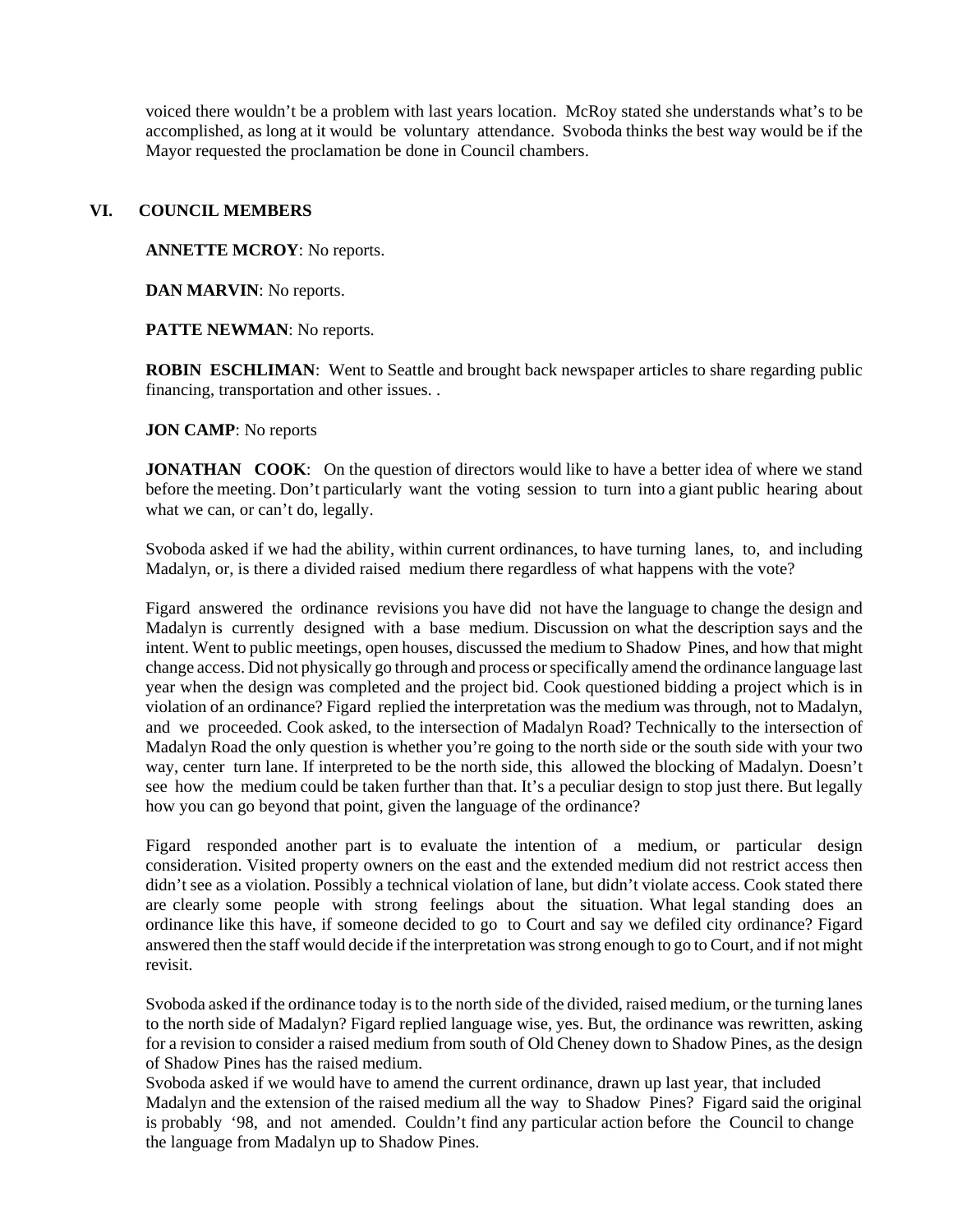Cook asked what if Council chose to clarify the interpretation of this language? Believes if stated to the intersection of Madalyn Road, means access was kept open on Madalyn Road. Camp stated it says intersection. Cook agreed adding he thinks Public Works disagreed with Council in '98, didn't want to follow that, and chose to do it their way. Can say there's a slight difference, or interpretation, but if the Council clarified today saying to the intersection of Madalyn Road meaning Madalyn Road stays open with 56th. Suggesting if Council could clarify existing ordinance, instead of taking no action, given the ordinance is somewhat unclear.

Figard responded if Council wanted to do that, would want to re-advertise the ordinance for public hearing so the public knew you were intending to clarify and the Madalyn intersection was actually an item of discussion. Hasn't been advertised as part of this public hearing.

Camp stated intersection means able to intersect and go through. Thinks it boiled down to Public Works making an assumption, or an incorrect interpretation. Agrees with Cook, during the Director's meeting provide us with language you need out of this ordinance. Camp stated he is concerned the ordinance wants to have left turns at Madalyn. If this goes beyond the existing '98 ordinance, or whenever, means we don't have to advertise, we would be done with this matter. Move ahead.

 Figard said they still have the issue of plan. Camp believes Public Works exceeded its responsibility and authority. Public Works should have gone to law and brought to our attention. Let's learn from the situation. Try to solve it, get it done, move ahead and not have time delays.

 Cook stated it seems there are three issues. One, what does current ordinances actually say should have been done. Secondly, what should the advertising have been? On advertising you could argue either way. Not sure of any real confusion in the minds of those testifying regarding as it did talk about Madalyn and Old Cheney Road. Clearly talked about that particular area of the street. If we absolutely had to we could carry over with the advertising. Thirdly, whether or not it's a good idea to go forward with changes which would allow access to Madalyn. Distances were mentioned and it looks like Shadow Pines has the exact same problem as Madalyn. You have a hill between the two which you can't see over. A mirror image problem. If you're turning out of Shadow Pines which right now only comes from the east, want to turn left out of Shadow Pines to go south, you wait. Have to watch for people coming over the hill from Madalyn. If you're cutting down the hill, should help both. How much more could the hill be cut down if you were to go back in order to make both of the intersections safe?

 Figard answered they could certainly go back and if we amend the plans to provide a medium break. Going to change grading, the right of way, and all construction on the abetting properties a couple hundred feet north of Pine Lake, through to Shadow Pines. So, we'll need to go back, talk, sit down and see what kind of impact we have. Would like to take exception with the Public Works people discussion. Public Works recommended what we thought was safe and appropriate. Goal isn't to deny people access. Still think a less safe situation is to have a medium break there. Still concerned about providing adequate northbound to westbound left turn without interfering with the southbound to eastbound left turn there. Certainly we'll go back and look at it.

 Svoboda believes some of this conversation should be on the dias. The discussion of safety. Cook stated there's no official public hearing, just our session. Svoboda agreed, saying just during our voting session but believes the discussion should be done in a more open environment.

 Marvin stated he didn't know. Thinks the discussion then is one sided. Svoboda said on the dias we can call Figard up during the voting session, for clarification. Cook said we shouldn't call him up asking his opinion on the thing before us. Svoboda believes he would reiterate what he's been saying all along, which was for safety purposes. If we want the discussion of clarification of the original ordinance and this one, maybe delay this for another week.

Cook added if there were enough points to discuss it, we should delay it. Uncomfortable going in and trying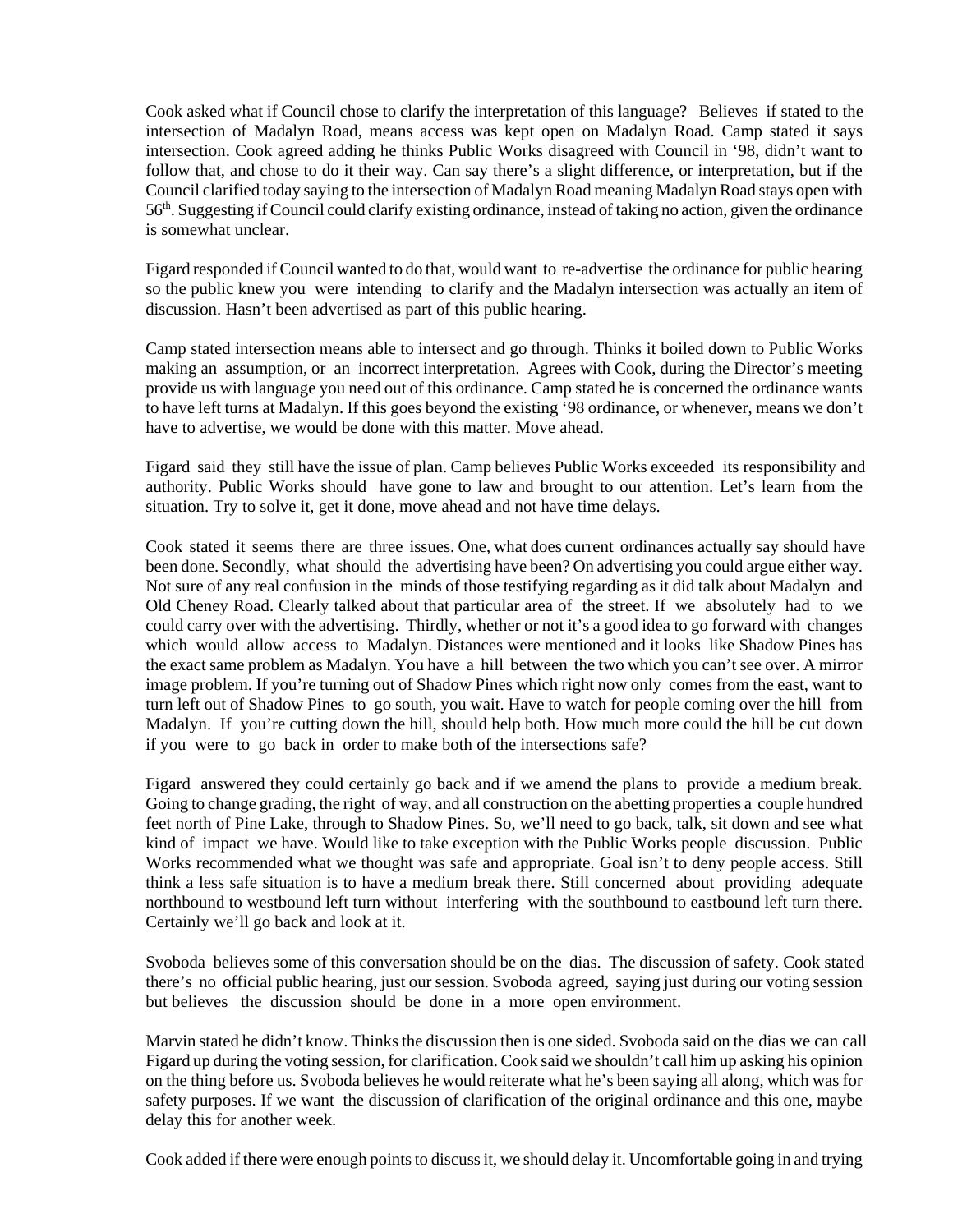to draft the amendment by. Want to understand, get comfortable, thinks it might be appropriate this afternoon, maybe come to that conclusion at this meeting. Svoboda said if there's a consideration of an amendment, it's important we delay so the law isn't trying to do something quickly. Best to delay, and if there's an issue to bring up as an amendment, that we give law plenty of time to do it. Figard added an advantage of doing that would allow our director to review. He was involved in the process, and took a part in design of the project which had the raised medium through Shadow Pines.

Marvin stated we could make a motion, from the dias, to delay one week. Make recommendations for clarification, or request additional information of staff, during the voting session. Cook agreed but mentioned while driving at  $42^{\text{nd}}$  and Pine Lake has the double left on  $40^{\text{th}}$ , a single left at  $42^{\text{nd}}$ , and fits into the space. As a comparison. Figard said the thing over time is compromise. We need to look at each one on it's own merit.

Svoboda questioned Figard on the rationale on  $70<sup>th</sup>$  Street, approximately VanDorn, both north and south? There are no raised mediums between "A" and South. Counted a dozen driveways, within the first four hundred feet. Two out of a left turn lane. The rationale there obviously seems to work as you rarely see accidents at the intersection, or up and down the street. Figard answered probably best answer is many of those businesses and driveways were there prior to our road. Believes the Council has been very adamant that we should try to respect access to the extent possible. Certainly a two way center turn lane is safer than a four lane road with no turn lanes. Looking at those sections in commercial areas. Should we come to Council and ask if we should we put a raised medium in? Lots of changes over time, we continue to grow with more traffic. As circumstances change it's our job to come back and recommend change. .

Cook pointed out the Urology P. C. driveway, closer to the intersection, was a discussion of a trade off. Really not an ideal driveway to leave off. If Madalyn Road is left open, it's saying the neighborhood thinks it's important. If we were to make a change to do wouldn't there be value in changing that right in, right out? It's so close to the intersection it almost looks like you're in the right turn lane. It seems like you come out and go right into the left, or turn into a right. Wouldn't you want to get rid of that? Wouldn't that be a reasonable addition? Leaving Madalyn open would allow us to close that without opposition, he believes, from businesses. Figard answered if you chose to hold over a week would certainly be thrown into the mix.

Cook said the other topic is, could you carefully look at the grading issue between Shadow Pines and Madalyn? Ignoring what might be under contract, what could be done to make that corridor safer? Make both Shadow Pines and Madalyn safer? Want an idea of how much you can grade there. Figard asked, safer by having better sight distance? Cook agreed, adding this sounds like delaying Cumberland and  $56<sup>th</sup>$ . Doesn't mean that we delay Pioneers. We will have our amendment on Pioneers.

Figard asked questions on the amendment, clarification on the technicality. Thinking to use the drawing as an attachment and clarification on where there would be medium breaks. And whether you wanted language to allow for the design.

Cook replied he would be happy to vote no on the change. Thinks Pioneers Boulevard design, as the Council approved, rather than adding a meeting to widen the road, would like to vote no. However, sounds like there might be technical changes which are important. Would incorporate and maybe should amend so Figard receives while still retaining the existing design for section.

Marvin mentioned he wrote page three, line 13 and 14 was a strike out on where it says  $84<sup>th</sup>$  Street, south  $87<sup>th</sup>$  Street through two through lanes where the left turn and right turns off  $87<sup>th</sup>$  Street.

Figard said to leave the strikeout in and eliminate all other strikeouts in the proposed ordinance. Allows yes in the  $87<sup>th</sup>$  to the  $98<sup>th</sup>$ . Would be technical change. Cook said now would be able to build four lanes plus. Figard said LRTP changed on  $87<sup>th</sup>$  to  $98<sup>th</sup>$ , from a two plus to a four plus. Cook stated a written amendment is fine, which says this. If it eliminates the strikeover we could say it.